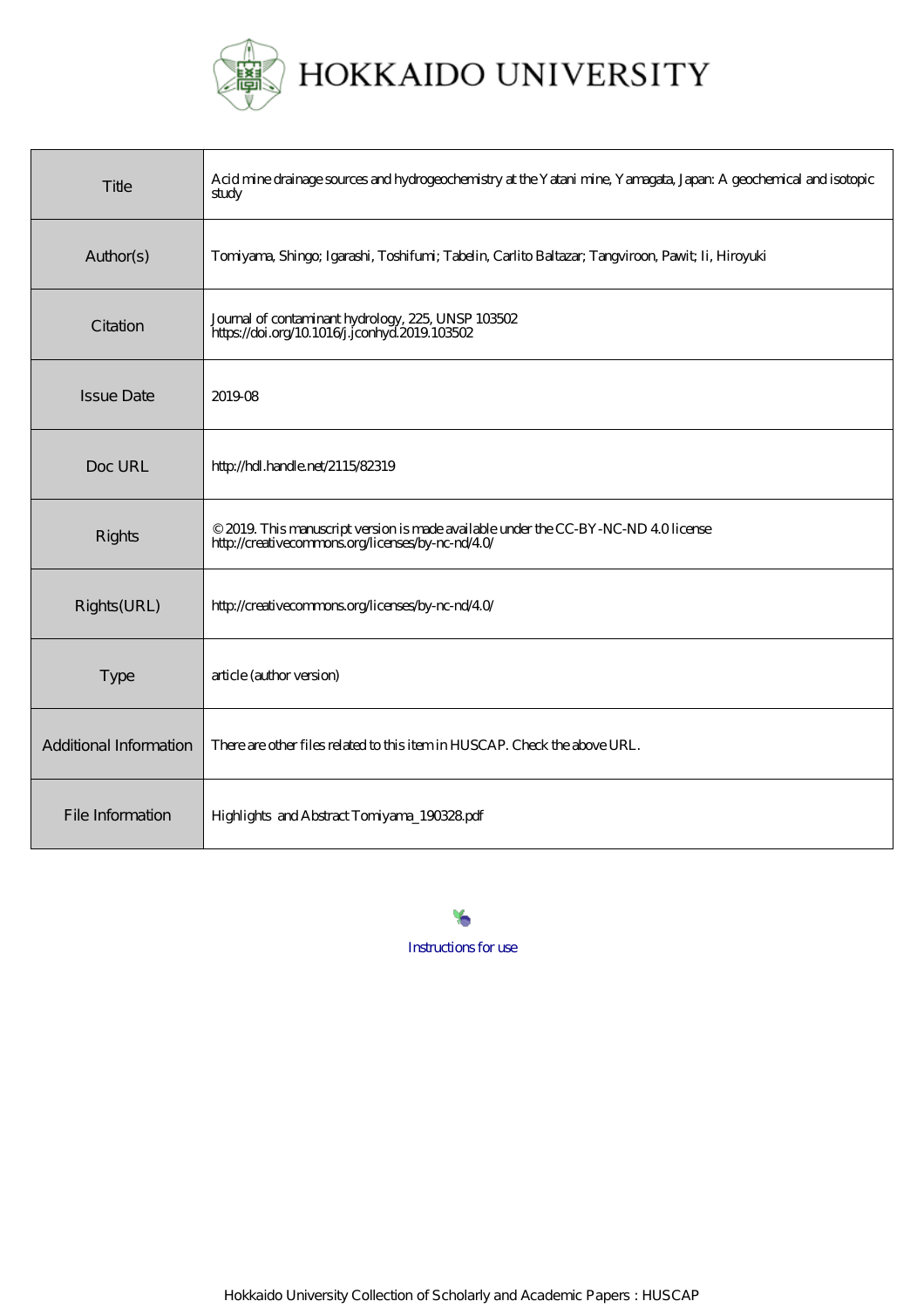## **Highlights:**

- $\Diamond$  The Yatani mine has been generating acid mine drainage (AMD).
- $\triangle$  AMD is formed through interactions between groundwater and sulfide minerals.
- $\div$  The groundwater recharge area is located on the mountain slope of ~900 m.
- $\Diamond$  AMD formation in the drifts and shaft is pronounced.